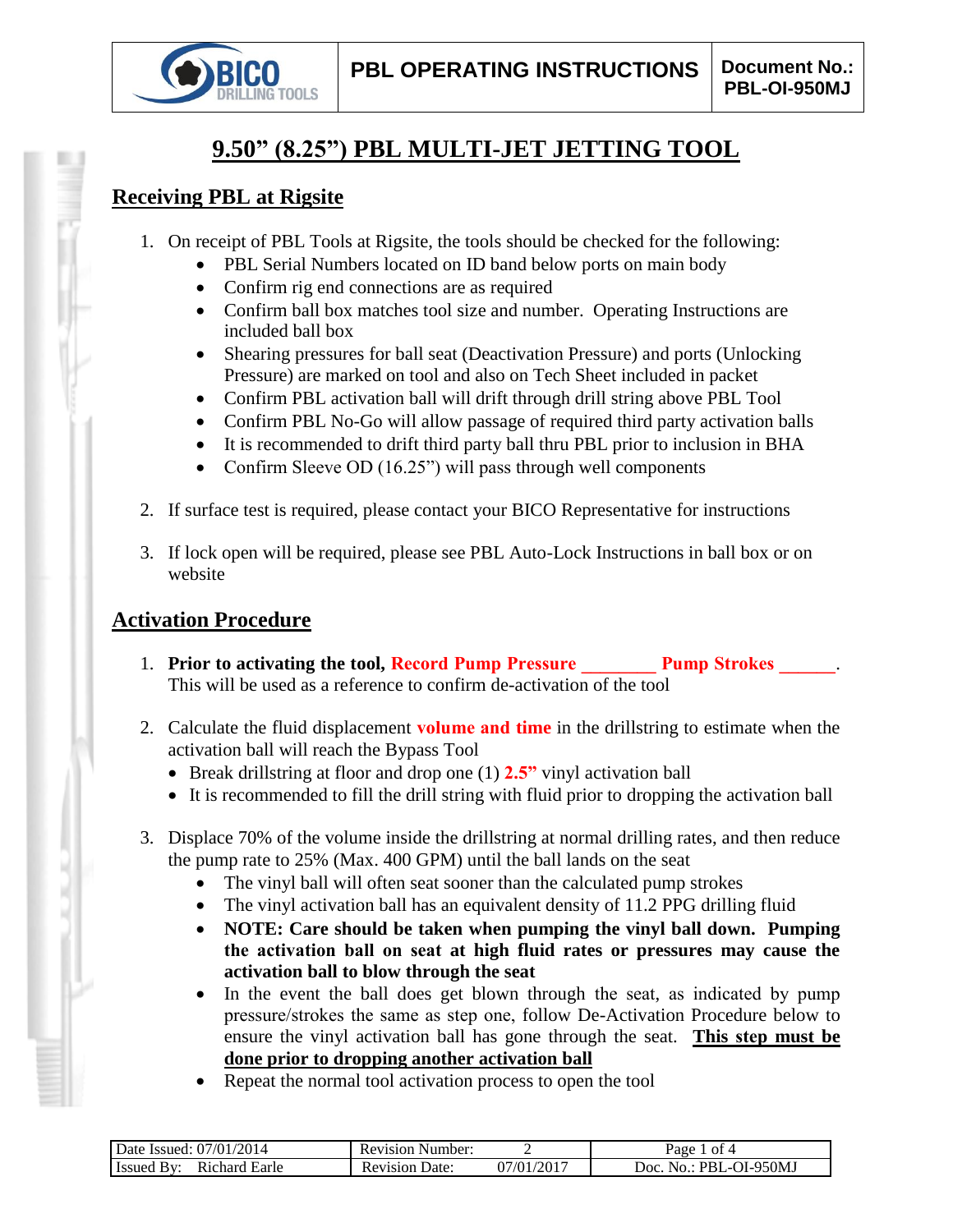- 4. When the activation ball lands on-seat, the Sleeve will shift to its open position against the spring with pump pressure. The activation ball will not float off of the seat if pumping is discontinued
	- **NOTE: IT TAKES LESS THAN 250 PSI TO ACTIVATE /OPEN THE TOOL**
	- Surface indication of the tool being in the open position is a pressure drop. **Compare pump pressure/strokes to rates and pressures recorded in step one.** Once the tool is open, pump rates can be increased to the desired rate above the ball deactivation shearing pressure**.** High pump rates/PSI will not push the ball through the seat and deactivate the tool. The deactivation pressure, marked on the tool and on Tech Sheet, only applies after the steel balls have been dropped to deactivate the tool
	- Fluid will now be diverted through the side ports. As long as pumping is continuous, fluid will be diverted through the ports. If pumping is halted, the sliding sleeve will shift to the closed position. When pumping resumes, the sleeve will shift open again allowing fluid diversion through the ports of the PBL Tool
	- It is recommended a constant, high pump rate be maintained while the tool is in the open position. **If low flow rates, low differential pressures between drill pipe and annulus, bullheading, squeezing or similar low flow operations are required, it is recommended to deactivate the PBL Tool before commencing such operations**
	- Rotating and reciprocating the drillstring is good practice while activating and deactivating the PBL Tool

## **De-Activation Procedure**

**IG TOOLS** 

- 1. Break the drillstring at rig floor and drop 2 steel **1 3/4"** de-activation balls. It is good practice to drop the second steel ball 5-10 seconds after the first one
- **2.** After dropping the steel de-activation balls, immediately start pumping at 50% of the normal flow rates (300 GPM minimum) keeping the pump pressure 1000 psi below PBL deactivation pressure and watch for a pressure increase
	- When the steel balls reach the PBL Tool, they will restrict flow through the ports creating an immediate pressure increase. Bring the pressure up as quickly as possible. Do not slow or stop flow rates
	- **The vinyl ball should blow through the seat at +/- 10% of stated shear pressure depending upon down hole conditions**
	- A pressure decrease is an indication the vinyl activation ball has blown through the seat and into the ball catcher. The steel balls will follow into the ball catcher
- 3. After the vinyl ball shears through the seat, the sleeve will move to the closed position. Circulation will now be through the BHA
- 4. When pumping is resumed, check that the pressure and strokes are the same as they were prior to activating the PBL Tool (See data recorded in step one, above)

**NOTE:** After tripping out of the hole, the balls must be removed from the ball catcher sub before RIH again. **The used vinyl activation balls should be immediately discarded and NEVER RE-RUN.** It is not recommended to TIH with balls in cage

| Date Issued: 07/01/2014 | <b>Revision Number:</b> |                          | of 4<br>Page      |
|-------------------------|-------------------------|--------------------------|-------------------|
| <b>Issued By:</b>       | Date:                   | $1/01/201$ <sup>-1</sup> | No.: PBL-OI-950MJ |
| Richard Earle           | <b>Revision</b>         |                          | loc.              |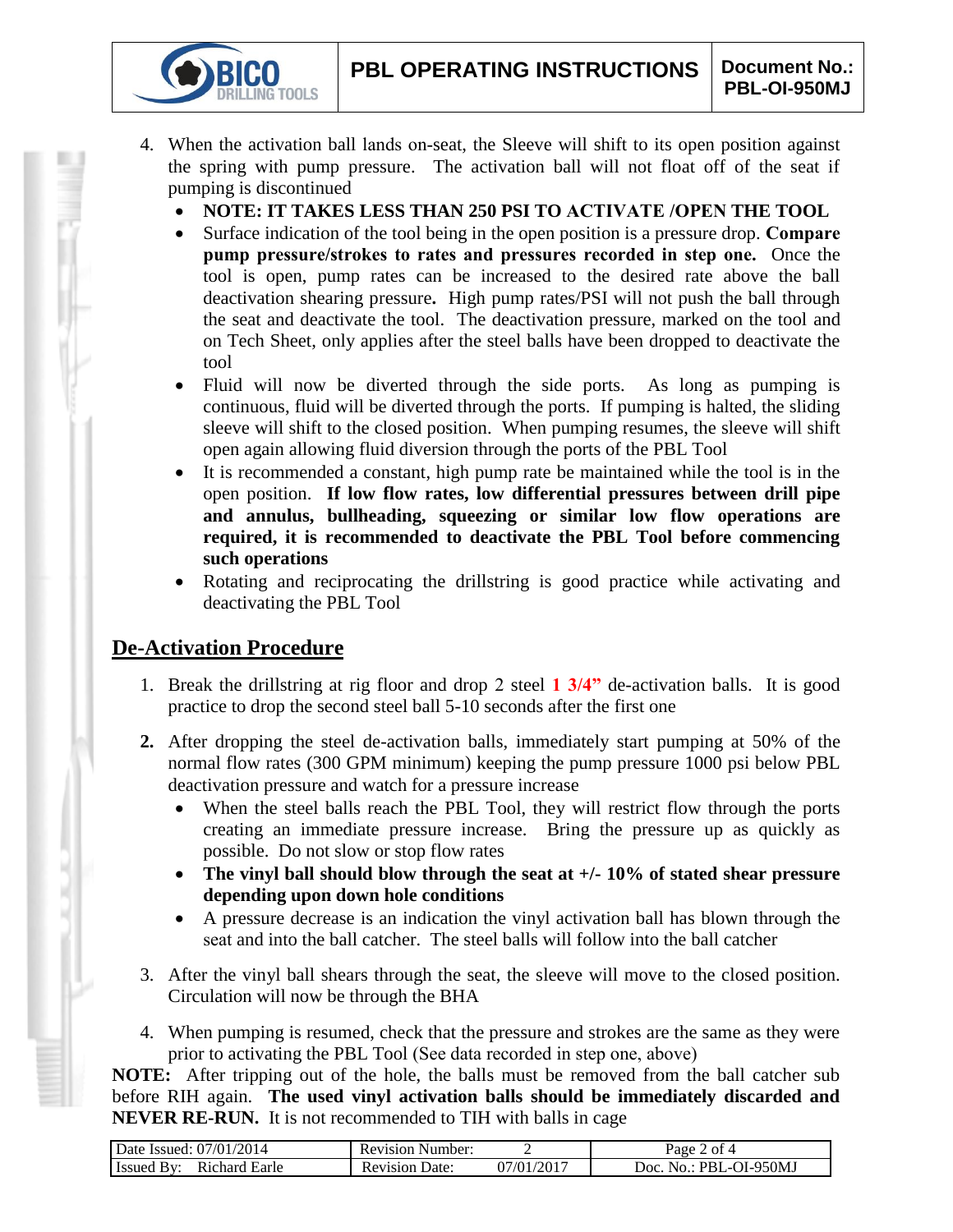

If required, ensure float valve is in BHA below PBL or finger trap has been installed in cage to prevent movement of balls. Consult BICO if situation arises. **If the PBL sub is to be rerun after being activated, it is strongly recommended to deactivate the tool prior to tripping out of the hole**

## **Emergency Weighted Darts with Vinyl Balls or "Fast Darts"**

A Weighted Dart inserted in a **2.5"** vinyl ball or a **2.5"** Fast Dart is supplied as part of the package of operating balls. **These Darts are to be utilized only in cases where it is not possible to pump down the Vinyl Ball.** These ball/darts weigh approximately 6-7 times greater than the standard activation ball to facilitate activation of the PBL sub when limited or no circulation is possible. **These ball/darts MUST be dropped in direction indicated below down the drillstring when activating the tool.** It is not recommended to utilize the ball/dart in well bores with angles greater than 55<sup>°</sup> if pumping is not possible



**If Fast Dart is utilized in conditions when circulation is possible, the maximum flow rate is 200 GPM when pumping down Dart.** If deactivation is required, use same procedure as above. Each activation by Fast Dart reduces the total available cycles by one

Should there be any questions regarding the operational procedures of the PBL Tool please contact BICO Drilling Tools or visit our website at: **www.bicodrilling.com**

### **Contacts: BICO Drilling Tools, Inc**

**Corporate Headquarters and Service Center - Houston, Texas**

1604 Greens Road Houston, TX 77032 Phone: 281-590-6966, 877-779-2426 Fax: 281-590-2280 e-mail: [sales@bicodrilling.com](mailto:sales@bicodrilling.com)

## **Southeast Service Center Broussard, Louisiana**

303 Ida Road Broussard, LA 70518 Phone: 337-839-1133 Fax: 337-839-1143

### **Mid-Continent Service Center Oklahoma City, Oklahoma** 1901 S.E. 22nd Street Oklahoma City, OK 73129 Phone: 405-677-5877 Fax: 405-677-5218

**Rocky Mountains Service Center Casper, Wyoming** 1849 Pyrite Casper, WY 82604 Phone: 307-237-1420, 888-437-1420 Fax: 307-237-1419

| Date Issued: 07/01/2014     | <b>Revision Number:</b> |            | $a$ ge<br>ጎ 0† 4                          |
|-----------------------------|-------------------------|------------|-------------------------------------------|
| Richard Earle<br>Issued By: | Date:<br>Revision       | 07/01/2017 | · PBL-OI-950MJ<br>10 <sub>c</sub><br>No.: |